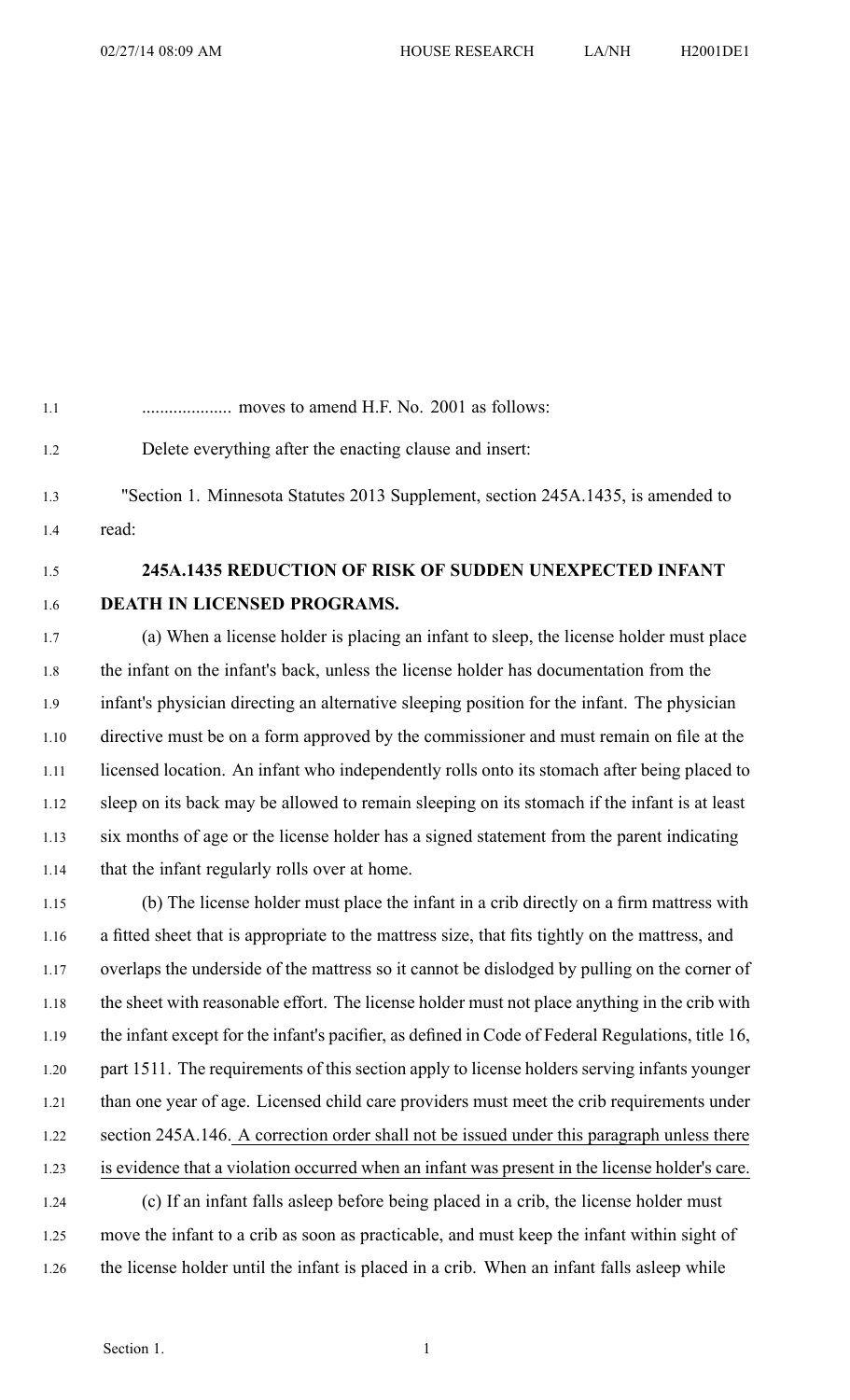2.1 being held, the license holder must consider the supervision needs of other children in 2.2 care when determining how long to hold the infant before placing the infant in <sup>a</sup> crib to 2.3 sleep. The sleeping infant must not be in <sup>a</sup> position where the airway may be blocked or 2.4 with anything covering the infant's face.

2.5 (d) Placing <sup>a</sup> swaddled infant down to sleep in <sup>a</sup> licensed setting is not recommended 2.6 for an infant of any age and is prohibited for any infant who has begun to roll over 2.7 independently. However, with the written consent of a parent or guardian according to this 2.8 paragraph, <sup>a</sup> license holder may place the infant who has not ye<sup>t</sup> begun to roll over on its 2.9 own down to sleep in <sup>a</sup> one-piece sleeper equipped with an attached system that fastens 2.10 securely only across the upper torso, with no constriction of the hips or legs, to create <sup>a</sup> 2.11 swaddle. Prior to any use of swaddling for sleep by <sup>a</sup> provider licensed under this chapter, 2.12 the license holder must obtain informed written consent for the use of swaddling from the 2.13 paren<sup>t</sup> or guardian of the infant on <sup>a</sup> form provided by the commissioner and prepared in 2.14 partnership with the Minnesota Sudden Infant Death Center.

2.15 (e) A license holder must be able to show <sup>a</sup> safe sleep space readily available for 2.16 each infant presen<sup>t</sup> in the license holder's care. Each safe sleep space must meet the 2.17 requirements of this subdivision.

## 2.18 Sec. 2. **[245A.1511] CONTRACTORS SERVING MULTIPLE FAMILY CHILD** 2.19 **CARE LICENSE HOLDERS.**

2.20 Contractors who serve multiple family child care holders may reques<sup>t</sup> that the 2.21 county agency maintain <sup>a</sup> record of:

- 2.22 (1) the contractor's background study results as required in 245C.04, subdivision 7, to 2.23 verify that the contractor is does not have <sup>a</sup> disqualification or <sup>a</sup> disqualification that has not 2.24 been set aside and is eligible to provide direct contact services in <sup>a</sup> licensed program; and
- 2.25 (2) the contractor's compliance with training requirements.
- 2.26 Sec. 3. Minnesota Statutes 2013 Supplement, section 245A.50, subdivision 5, is 2.27 amended to read:

2.28 Subd. 5. **Sudden unexpected infant death and abusive head trauma training.** 2.29 (a) License holders must document that before staff persons, caregivers, and helpers 2.30 assist in the care of infants, they are instructed on the standards in section 245A.1435 and 2.31 receive training on reducing the risk of sudden unexpected infant death. In addition, 2.32 license holders must document that before staff persons, caregivers, and helpers assist in 2.33 the care of infants and children under school age, they receive training on reducing the 2.34 risk of abusive head trauma from shaking infants and young children. The training in this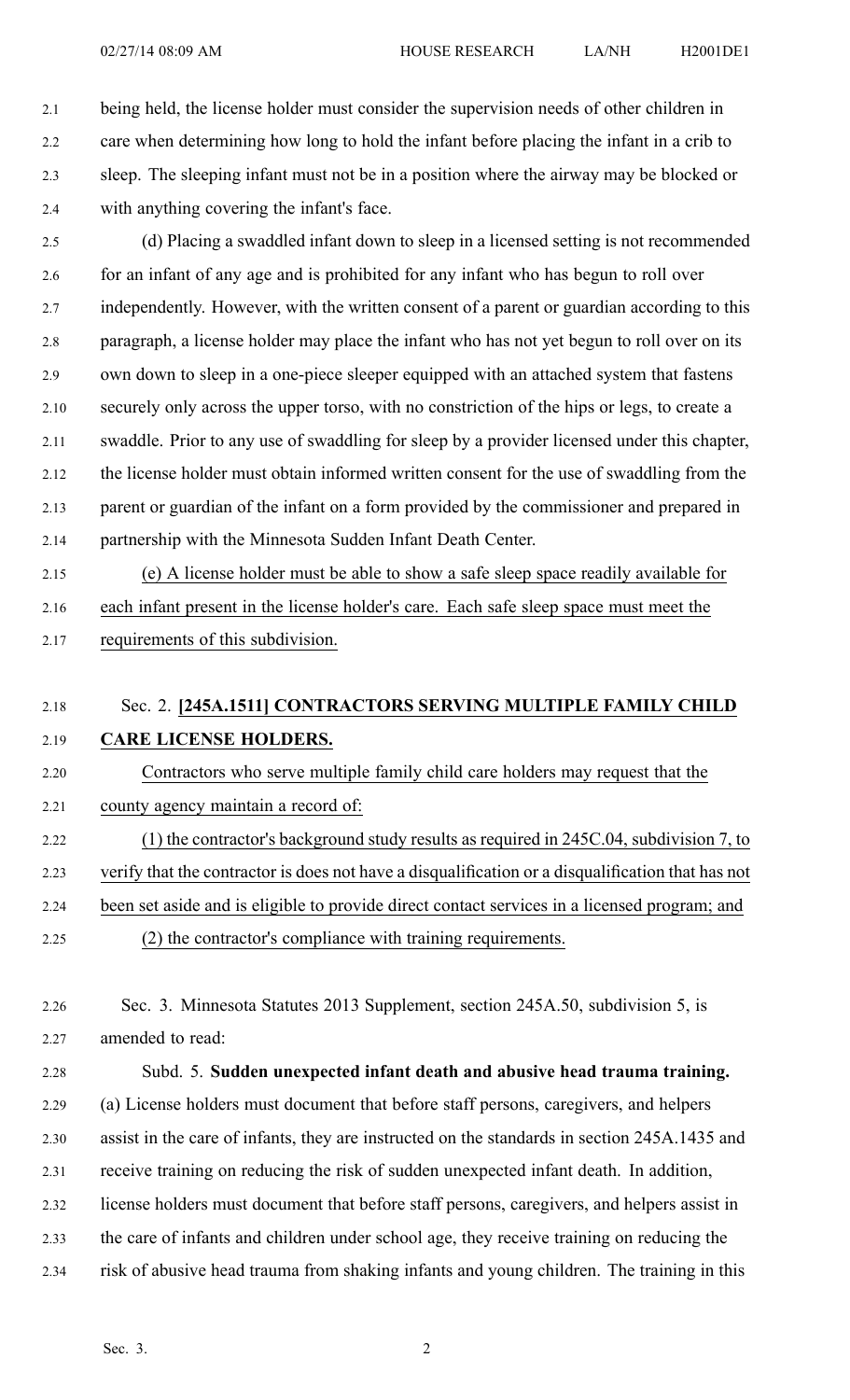3.1 subdivision may be provided as initial training under subdivision 1 or ongoing annual 3.2 training under subdivision 7.

3.3 (b) Sudden unexpected infant death reduction training required under this subdivision 3.4 must be at least one-half hour in length and must be completed in person at least once 3.5 every two years. On the years when the license holder is not receiving the in-person 3.6 training on sudden unexpected infant death reduction, the license holder must receive 3.7 sudden unexpected infant death reduction training through <sup>a</sup> video of no more than one 3.8 hour in length developed or approved by the commissioner., at a minimum, the training 3.9 must address the risk factors related to sudden unexpected infant death, means of reducing 3.10 the risk of sudden unexpected infant death in child care, and license holder communication 3.11 with parents regarding reducing the risk of sudden unexpected infant death.

3.12 (c) Abusive head trauma training required under this subdivision must be at least 3.13 one-half hour in length and must be completed at least once every year., at a minimum, 3.14 the training must address the risk factors related to shaking infants and young children, 3.15 means of reducing the risk of abusive head trauma in child care, and license holder 3.16 communication with parents regarding reducing the risk of abusive head trauma.

3.17 (d) Training for family and group family child care providers must be developed 3.18 by the commissioner in conjunction with the Minnesota Sudden Infant Death Center and 3.19 approved by the Minnesota Center for Professional Development. Sudden unexpected 3.20 infant death reduction training and abusive head trauma training shall be provided in <sup>a</sup> 3.21 single course of no more than two hours in length.

3.22 (e) Sudden unexpected infant death reduction training and abusive head trauma 3.23 training required under this subdivision must be completed in person or as allowed under 3.24 subdivision 10, clauses (1) or (2), at least once every two years. On the years when the 3.25 license holder is not receiving these trainings training in-person or as allowed under 3.26 subdivision 10, clauses (1) or (2), the license holder must receive sudden unexpected infant 3.27 death reduction training and abusive head trauma training through <sup>a</sup> video of no more than 3.28 one hour in length. The video must be developed or approved by the commissioner.

3.29 **EFFECTIVE DATE.** This section is effective January 1, 2015.

3.30 Sec. 4. Minnesota Statutes 2012, section 245C.04, is amended by adding <sup>a</sup> subdivision 3.31 to read:

3.32 Subd. 7. **Current or prospective contractors serving multiple family child care**

3.33 **license holders.** Current or prospective contractors who are required to have <sup>a</sup> background

- 3.34 study under section 245C.03, subdivision 1, provide services for multiple family child
- 3.35 care license holders in <sup>a</sup> single county, and will have direct contact with children served